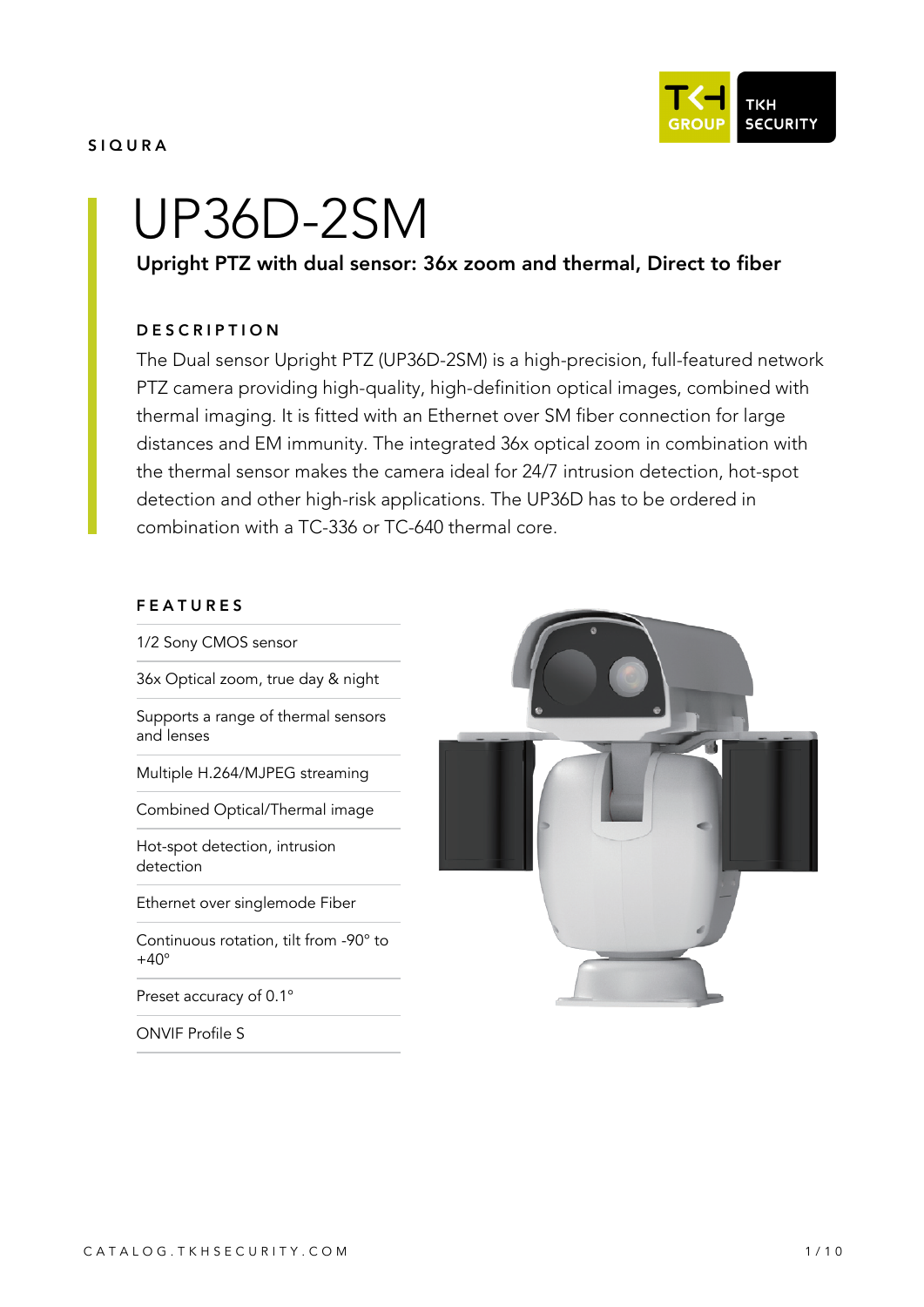

# **Description**

# **Construction**

The robust construction using cast aluminum and durable plastics ensures accurate positioning and stable video, close by and at large distances. The UP36D-2SM is designed to operate under extreme temperatures for mission critical applications.

# **Ultra low-light performance**

The 36x zoom is fitted with a 1/2 inch ultra low-light sensor, it produces high quality color images even under low light conditions. No more slow-shutter smearing of movement (ghosting) or unclear noisy images.

# **Thermal imaging**

Next to the optical sensor an uncooled thermal sensor is fitted for night-vision or thermal imaging. Depending on the application the UP36D-2SM can be fitted with a wide range of thermal sensors and lenses, varying from 7.5mm wide-angle to 60mm tele. For accurate hot-spot measurements, such as smoldering detection, the camera can be fitted with special radiometric thermal sensors.

## **Multi-stream high definition**

The UP36D-2SM has multiple stream capability for simultaneous streaming of one or more H.264 or MJPEG streams. Two independent H.264/MJPEG encoders per sensor can generate full-HD 1080p video streams at full frame rate. Multiple combinations of resolution and frame rate can be configured to satisfy different live viewing and recording scenarios.

## **Direct to fiber**

The UP36D-2SM is fitted with a direct to fiber connection. It is connected to single mode fiber and suited for covering distances up to 20 km, instead of the 100m of the standard 100Mb Ethernet. The fiber connection eliminates electrical interference on the data cable and possible induction due to lightning.

## **Open standards**

Its compliance to open standards ensure that the UP36D is compatible with the most common VMS's out of the box. If you need to incorporate the camera's special features in your dedicated client software, the Programming Interface offers an easy HTTP API for guaranteed interoperability. The camera will be ONVIF profile S compliant.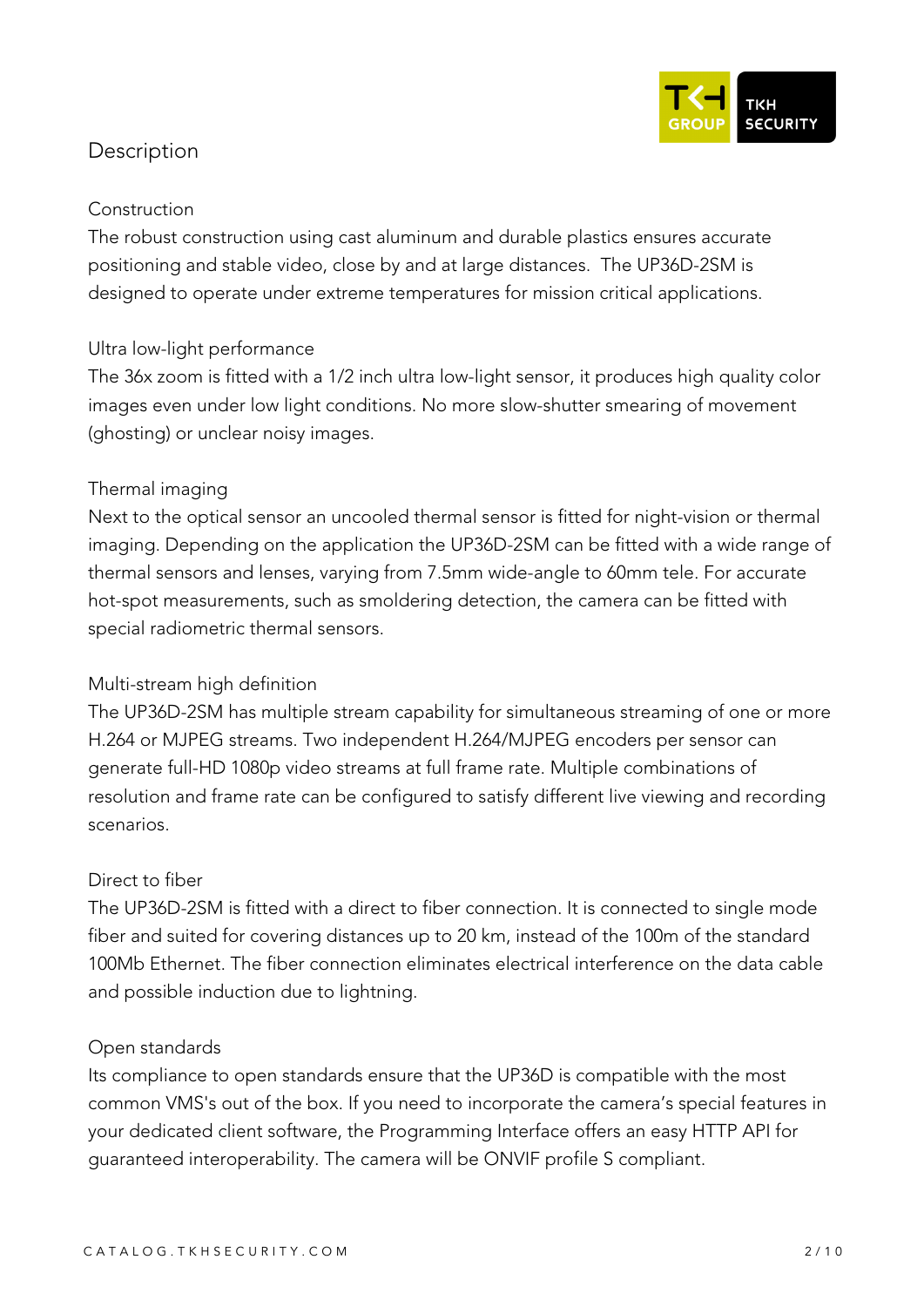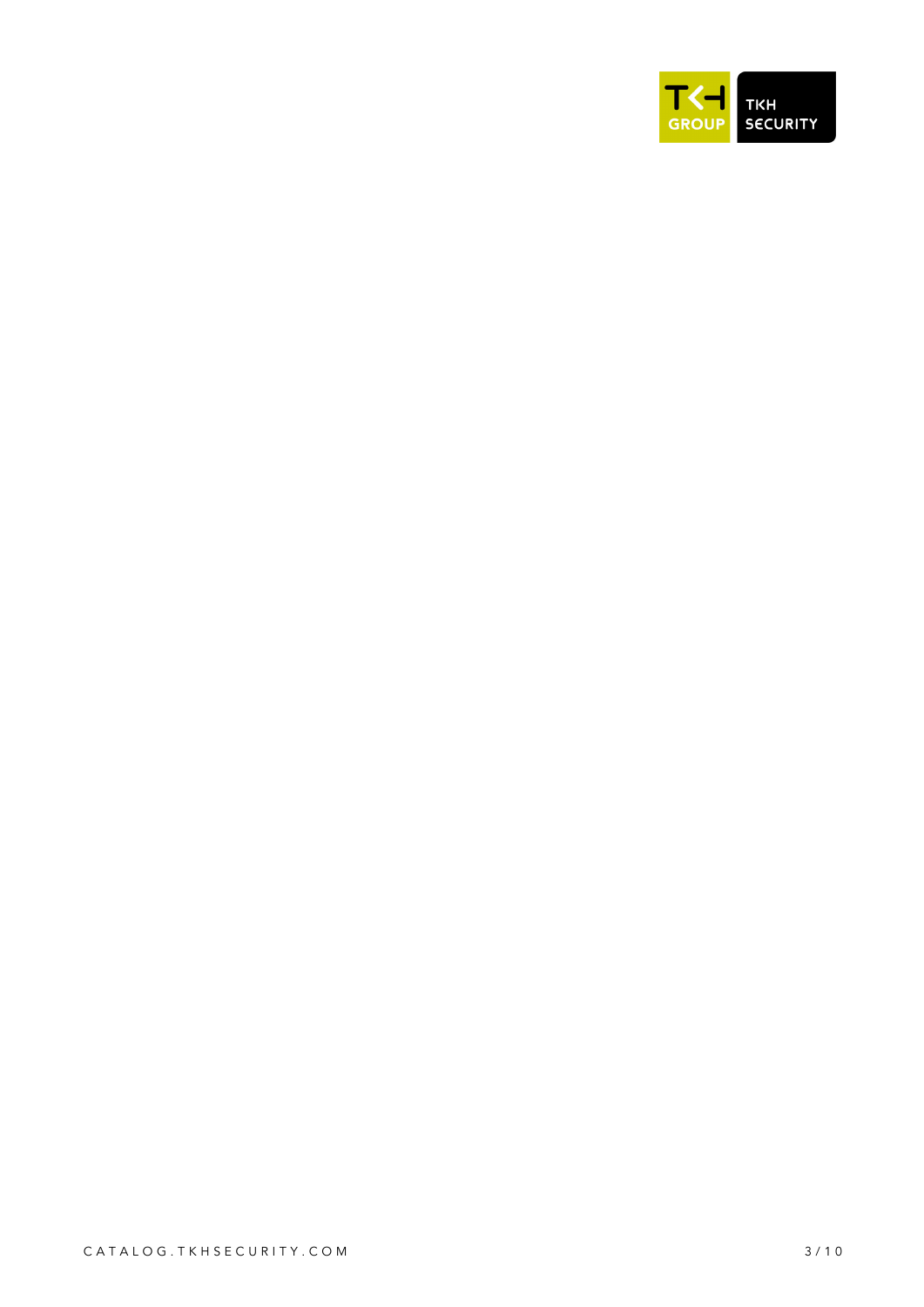

### Optical Camera (36x zoom)

| Image sensor                | 1/2 Sony CMOS sensor                                              |
|-----------------------------|-------------------------------------------------------------------|
| Optical zoom                | 36x                                                               |
| Video standards             | 25 fps or 30 fps                                                  |
| Output resolutions          | 1920x1080; 1280x720; 1024x768; 800x600; 720x512; 640x480; 352x240 |
| Aspect ratio                | 16:9; 4:3                                                         |
| Effective pixels            | 1937 (H) x 1,097 (V), 2.12 MP                                     |
| Shutter speed               | $1/25 \sim 1/30000$ s, digital slow shutter (DSS) Off/2x/4x       |
| Signal-to-noise ratio       | better than 50 dB (AGC off)                                       |
| Minimum scene illumination  | Color (1/30s) 0.01 lux, BW (1/30s) 0.002 lux;                     |
|                             | Color DSS (1/1s) 0.001 lux, BW DSS (1/1s) 0.0002 lux              |
| Horizontal field of view    | 56.5° to 2.12°                                                    |
| Focal length                | 6 mm (F/1.5) to 216 mm (F/4.8)                                    |
|                             |                                                                   |
| Image control               |                                                                   |
| WDR/BLC                     | Off, WDR, BLC                                                     |
| <b>WDR</b>                  | 120 dB (HDR)                                                      |
| <b>HLC</b>                  | Off, On, Night Only                                               |
| White balance               | Auto, One Push, Manual, Indoor, Outdoor                           |
| Digital image stabilization | Off, On                                                           |
| Gain Control (AGC)          | Off, On                                                           |
| Iris control                | 0 to 20 steps                                                     |
| Exposure                    | Auto, Iris Priority, Shutter Priority, Manual                     |
| <b>Brightness</b>           | 0 to 20 steps                                                     |
| Sharpness                   | 0 to 10 steps                                                     |
| AF mode                     | Auto, One Push, Manual                                            |
| <b>DNR</b>                  | Auto, Off, Low, Middle, High                                      |
| <b>ACE</b>                  | Off, Low, Middle, High                                            |
| Defog                       | Off, On (Auto, Manual)                                            |
| Day/Night (IR-cut filter)   | Auto, Day, Night, external                                        |
| Privacy Masks               | Dynamic, up to 24                                                 |
| Optical zoom                | 36x (32x digital)                                                 |
|                             |                                                                   |

#### Thermal imager (TC-336-xy; TC-640-xy)

| Imager                 | uncooled micro-bolometer       |                            |                                |                            |                                |                                  |
|------------------------|--------------------------------|----------------------------|--------------------------------|----------------------------|--------------------------------|----------------------------------|
| Pixel pitch            | $17 \mu m$                     |                            |                                |                            |                                |                                  |
| Resolution             |                                |                            |                                |                            |                                |                                  |
| $- TC-640-xy$          | 640x512                        |                            |                                |                            |                                |                                  |
| $- TC-336-xy$          | 366x256                        |                            |                                |                            |                                |                                  |
| Focal length (y=)      | $7.5 \text{ mm}$               | $9 \text{ mm}$             | $13 \, \text{mm}$              | $19 \text{ mm}$            | $25 \text{ mm}$                | 35 mm                            |
| - Field of view TC-640 | $90^\circ \times 69^\circ$     | $69^\circ \times 56^\circ$ | $45^{\circ} \times 37^{\circ}$ | $32^\circ \times 26^\circ$ | $25^\circ \times 20^\circ$     | $18^\circ \times 14^\circ$       |
| - f-number             | f/1.4                          | f/1.4                      | f/1.25                         | f/1.25                     | f/1.1                          | f/1.5                            |
| - Field of view TC-336 | $45^{\circ} \times 35^{\circ}$ | $35^\circ \times 27^\circ$ | $25^\circ \times 19^\circ$     | $17^\circ \times 13^\circ$ | $13^{\circ} \times 10^{\circ}$ | $9.3^{\circ} \times 7.1^{\circ}$ |
| - f-number             | f/1.4                          | f/1.25                     | f/1.25                         | f/1.25                     | f/1.1                          | f/1.5                            |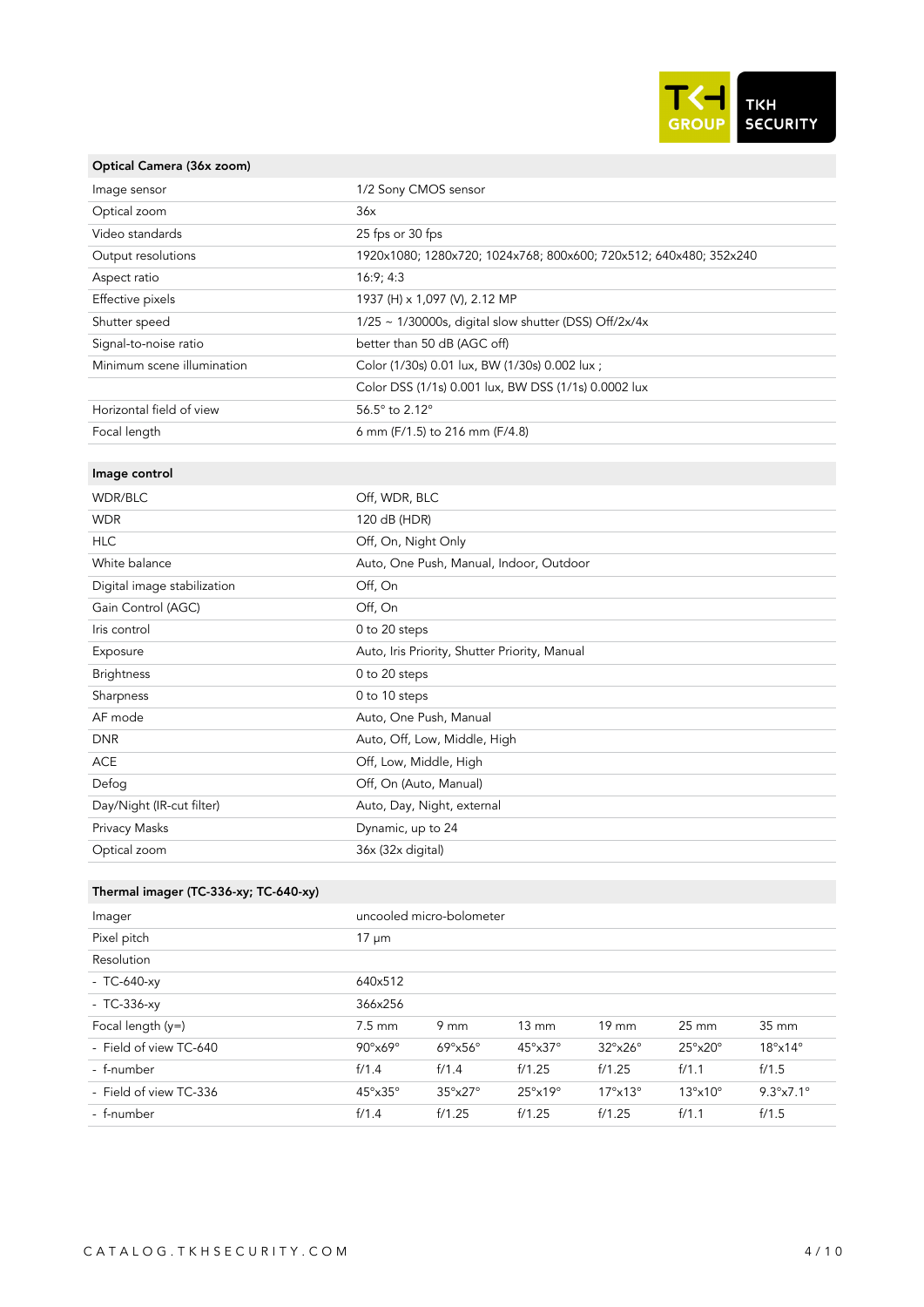# Specs



### Thermal imager (TC-336-xy; TC-640-xy)

| Focal length (y=)                  | 50 mm                             | 60 mm                                                                                |  |
|------------------------------------|-----------------------------------|--------------------------------------------------------------------------------------|--|
| - Field of view TC-640-xy          | $12.4^{\circ} \times 9.9^{\circ}$ | $10.4^\circ \times 8.3^\circ$                                                        |  |
| - f-number                         | f/1.2                             | f/1.25                                                                               |  |
| - Field of view TC-366             | $6.5^{\circ} \times 5^{\circ}$    | $5.5^{\circ}$ x4.2°                                                                  |  |
| - f-number                         | f/1.2                             | f/1.25                                                                               |  |
| Spectral bandwidth                 | 7.5 µm to 13.5 µm (LWIR)          |                                                                                      |  |
| Max frame rate                     |                                   |                                                                                      |  |
| - TC-640-Fy, TC336-Fy              | 25/30 fps                         |                                                                                      |  |
| - TC-640-Sy, TC336-Sy              | 8.3/7.5 fps                       |                                                                                      |  |
| Sensitivity (NEdT)                 | <50 mK @ f/1.0                    |                                                                                      |  |
| Time to image                      | better than 60 s (boot time)      |                                                                                      |  |
| Digital zoom                       | Optional                          |                                                                                      |  |
| Color palette                      |                                   | 10 selectable color palettes with freely adjustable temperature thresholds           |  |
|                                    |                                   |                                                                                      |  |
| Video stream                       |                                   |                                                                                      |  |
| Number of streams                  |                                   | 2x streams for optical image and 2x streams for thermal image                        |  |
| Aspect ratio                       |                                   | 16:9, 16:10, 5:4, 4:3 (cropped, no scaling, one setting for both sensors)            |  |
| Compression algorithm(s)           |                                   | H.264 BP/MP/HP (H.264/MPEG-4 AVC), MJPEG                                             |  |
| Supported output resolutions       |                                   |                                                                                      |  |
| - Optical                          |                                   | 1920x1080; 1280x1024; 1280x720; 720x576; 704x576; 640x480;                           |  |
|                                    |                                   | 480x576, 352x576; 704x288; 352x288; 320x240, 176x144                                 |  |
| - Thermal                          |                                   | 720x576; 704x480; 704x240; 640x512, 352x288; 336x256, 176x120                        |  |
| Compression bit rate control       | Variable bit rate (VBR)           |                                                                                      |  |
| Output bit rate (per H.264 stream) | Up to 6Mb/s                       |                                                                                      |  |
| Encoding latency                   | 125 ms or better                  |                                                                                      |  |
| Number of video output streams     | Up to 20 (RTSP) per input         |                                                                                      |  |
| Total output data rate (max)       | 50Mb/s                            |                                                                                      |  |
| Video overlay                      |                                   | 3x Text, 1x bitmap (BMP, GIF) in both optical and thermal image                      |  |
|                                    |                                   | Compass function (editable)                                                          |  |
|                                    |                                   |                                                                                      |  |
| <b>Analytics Optical</b>           |                                   |                                                                                      |  |
| <b>VCA</b>                         |                                   | Video Motion Detection, Image Quality monitor, tamper detection                      |  |
|                                    |                                   |                                                                                      |  |
| <b>Analytics Thermal</b>           |                                   |                                                                                      |  |
| FenceGuard                         |                                   | Intrusion detection. Free form zones or detection lines                              |  |
| - Detection line                   |                                   | Touch, Cross (directional sensitive), Cross                                          |  |
| - Detection zone                   | Touch, Enter, Inside, Exit        |                                                                                      |  |
| FlameGuard                         |                                   | Hotspot detection in two zones or Flare-on, Flare-off and Flare-too-large monitoring |  |
| - Measuring range                  | -40°C to 550°C                    |                                                                                      |  |
| - Accuracy                         | +/- 20 °C (T 100 °C)              |                                                                                      |  |
| Event time                         | 0 to 10 s                         |                                                                                      |  |
| Event output                       |                                   | generic ONVIF, digital I/O, SPI                                                      |  |
|                                    |                                   |                                                                                      |  |
|                                    |                                   |                                                                                      |  |

### Network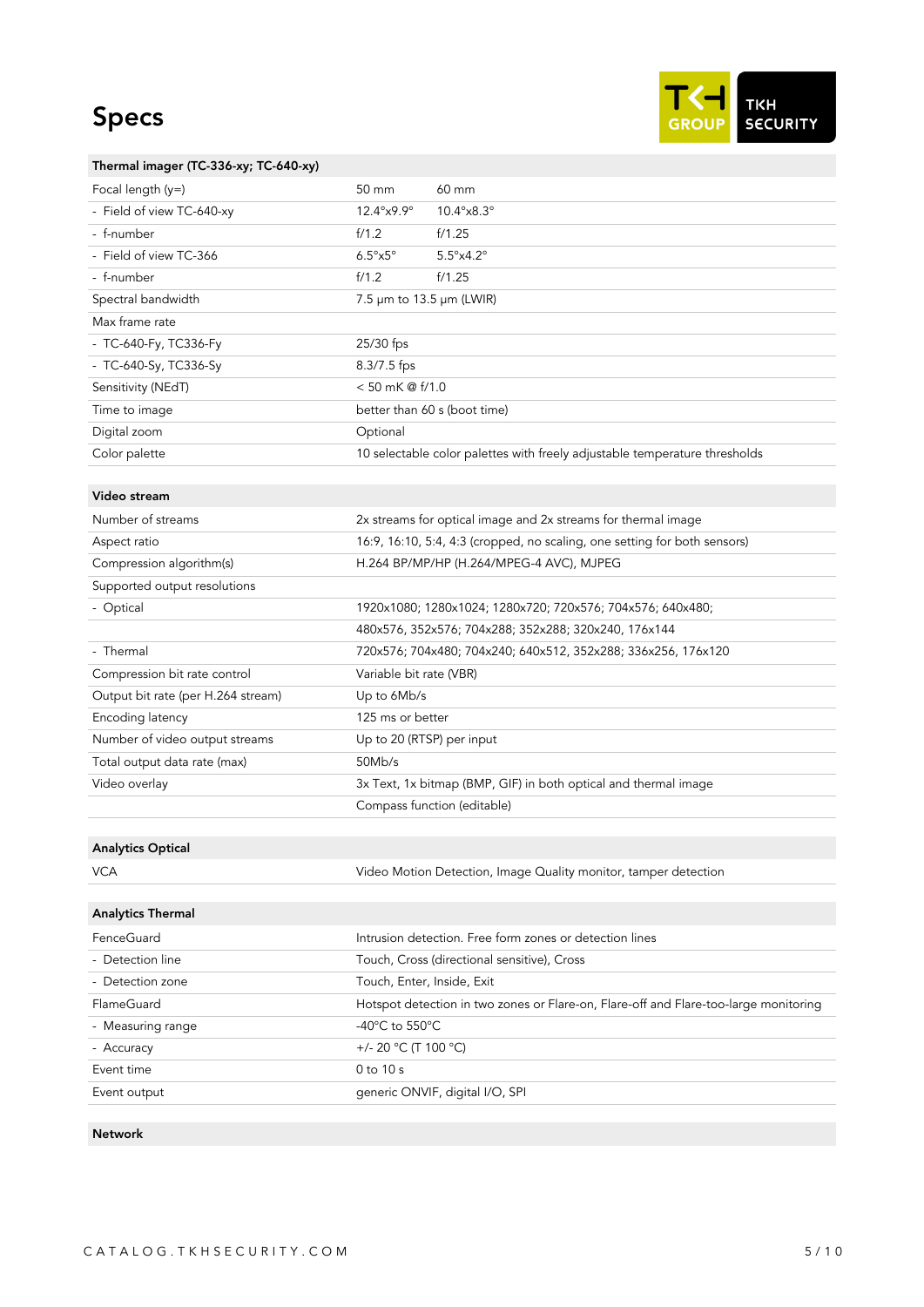# Specs



### Network

| Interface(s)                       | 100 Mb duplex singlemode Ethernet, Dual LC, 20 km                             |  |  |
|------------------------------------|-------------------------------------------------------------------------------|--|--|
| Protocols                          | IPv4, TCP/IP, UDP, RTP, RTSP, HTTP, HTTPS, ICMP, FTP, SMTP, DHCP, UPnP,       |  |  |
|                                    | IGMPv1/v2/v3, SNMPv1/v2, QoS, ONVIF profile S, IEEE802.1x, TLS1.2, NTCIP-1205 |  |  |
| Password levels                    | User and Administrator                                                        |  |  |
| Supported browsers                 | Windows Edge, Chrome, Firefox, Safari                                         |  |  |
| User accounts                      | 20                                                                            |  |  |
|                                    |                                                                               |  |  |
| <b>Storage</b>                     |                                                                               |  |  |
| Storage options                    | Micro HCSD card, 32 GB, NAS                                                   |  |  |
| Local recording                    | Continuous, scheduled, alarm                                                  |  |  |
|                                    |                                                                               |  |  |
| Powering                           |                                                                               |  |  |
| Power consumption                  | 70 W incl. heater, 30 W without heater                                        |  |  |
| Heater consumption                 | 30 W Body; 10 W Defroster                                                     |  |  |
| Power                              | 24 Vac                                                                        |  |  |
|                                    |                                                                               |  |  |
| Environmental                      |                                                                               |  |  |
| Operating temperature              | -34 °C to +74 °C (-29 °F to 165 °F) - per Nema TS-2                           |  |  |
| - Continuous (sheltered, air temp) | -30 °C to +55 °C (-22 °F to 131 °F)                                           |  |  |
| - Cold start                       | -30°C (-22 °F)                                                                |  |  |
| Vibration, shock                   | Nema TS-2 (2015)                                                              |  |  |
| Max wind velocity                  | 240 km/h (150 mph)                                                            |  |  |
| Relative humidity                  | 5% to 100%                                                                    |  |  |
| Ingress rating                     | <b>IP66</b>                                                                   |  |  |
| Impact rating (Casing only)        | <b>IK10</b>                                                                   |  |  |
| <b>Corrosion Class</b>             | C5 (EN 12944-1998)                                                            |  |  |
|                                    |                                                                               |  |  |
| Mechanical                         |                                                                               |  |  |
| Housing materials                  | Aluminum Die-cast                                                             |  |  |
| Coating                            | Powder coated (White)                                                         |  |  |
| Transmission                       | Toothed belt driven                                                           |  |  |
| Pan                                | Endless 360 degree                                                            |  |  |
| Pan speed (variable)               | 0.036°/s up to 120°/s                                                         |  |  |
| Tilt                               | -90 $^{\circ}$ to +40 $^{\circ}$                                              |  |  |
| Tilt speed (variable)              | $0.012^{\circ}/s$ up to $40^{\circ}/s$                                        |  |  |
| Speed-by-Zoom                      | Yes, proportional for Optical zoom as well as Digital zoom                    |  |  |
| Presets                            | 256                                                                           |  |  |
| Preset accuracy                    | $0.1^\circ$ (typ.)                                                            |  |  |
| Dimensions (h x w x d)             | See drawings for dimensions                                                   |  |  |
| Weight                             | 14 kg (30 lbs)                                                                |  |  |
|                                    |                                                                               |  |  |
| Ordering information               |                                                                               |  |  |
| <b>UP36D-2SM</b>                   | Upright PTZ, Dual sensor 36x zoom, 24 Vac, 2SM                                |  |  |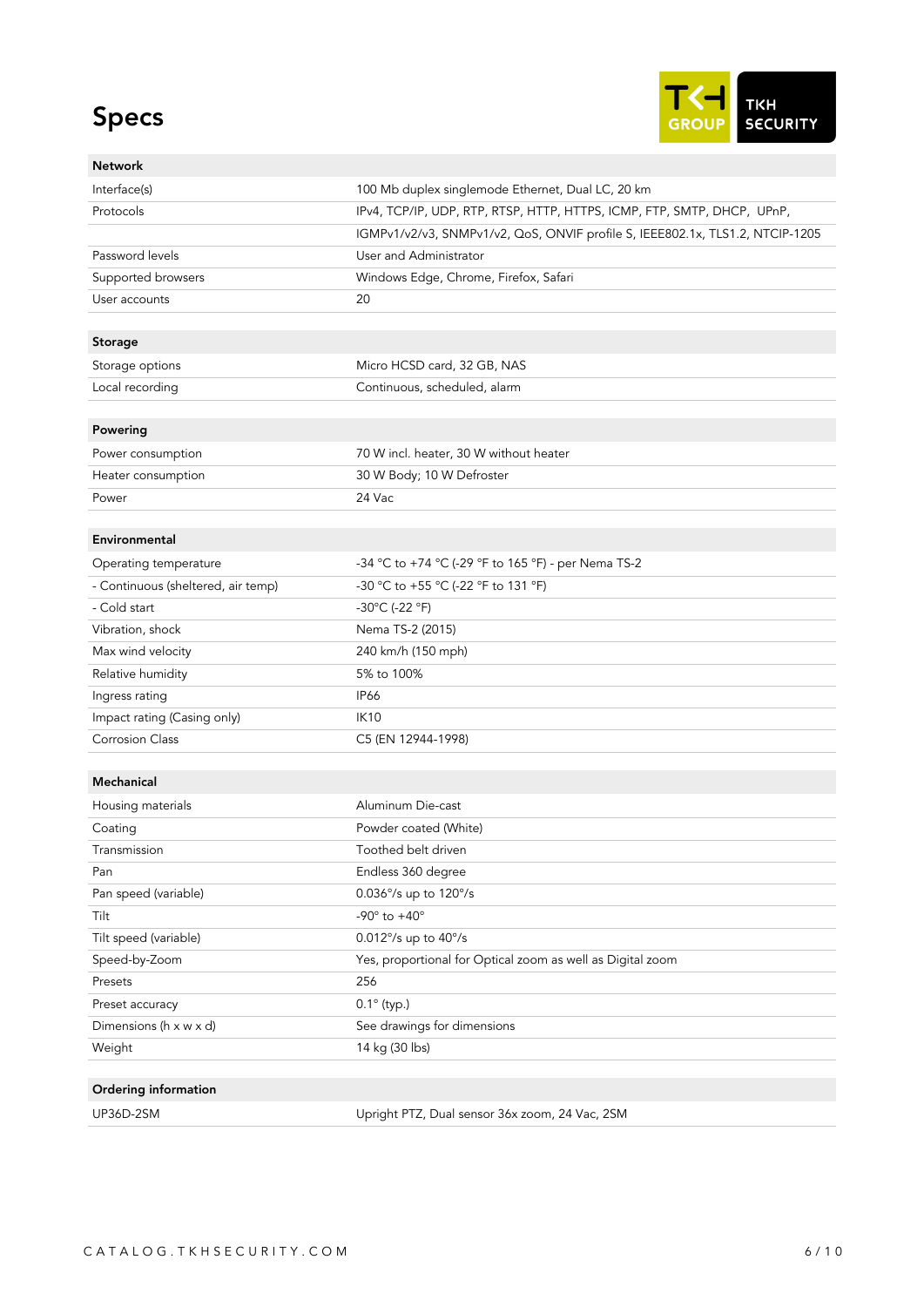# Specs



#### Ordering information

| UP-IR200    | IR illumination kit for UPxx PTZ, 200 m, 850 nm            |
|-------------|------------------------------------------------------------|
| UP-WM       | Wall mount bracket for UPxx                                |
| WP10-24     | 10 washer tank, pump 10m, float switch, 316L frame, 24Vac  |
| WP10-115    | 10 washer tank, pump 10m, float switch, 316L frame, 115Vac |
| WP10-230    | 10 washer tank, pump 10m, float switch, 316L frame, 230Vac |
| PA80-24     | PSU, 115/230 VAC to 24VAC, 3.3A, indoor, extended temp.    |
| PA75-24-230 | PSU, 230Vac to 24Vac, 3.13A, DIN-rail, Indoor              |
| PA144-JB24  | PSU, 115/230VAC to 24VAC,6A, outdoor, IP67/IK10            |
|             |                                                            |

#### Ordering information

| TC-336/640 | See datasheet Assembly thermal modules TC-336 and TC-640 |
|------------|----------------------------------------------------------|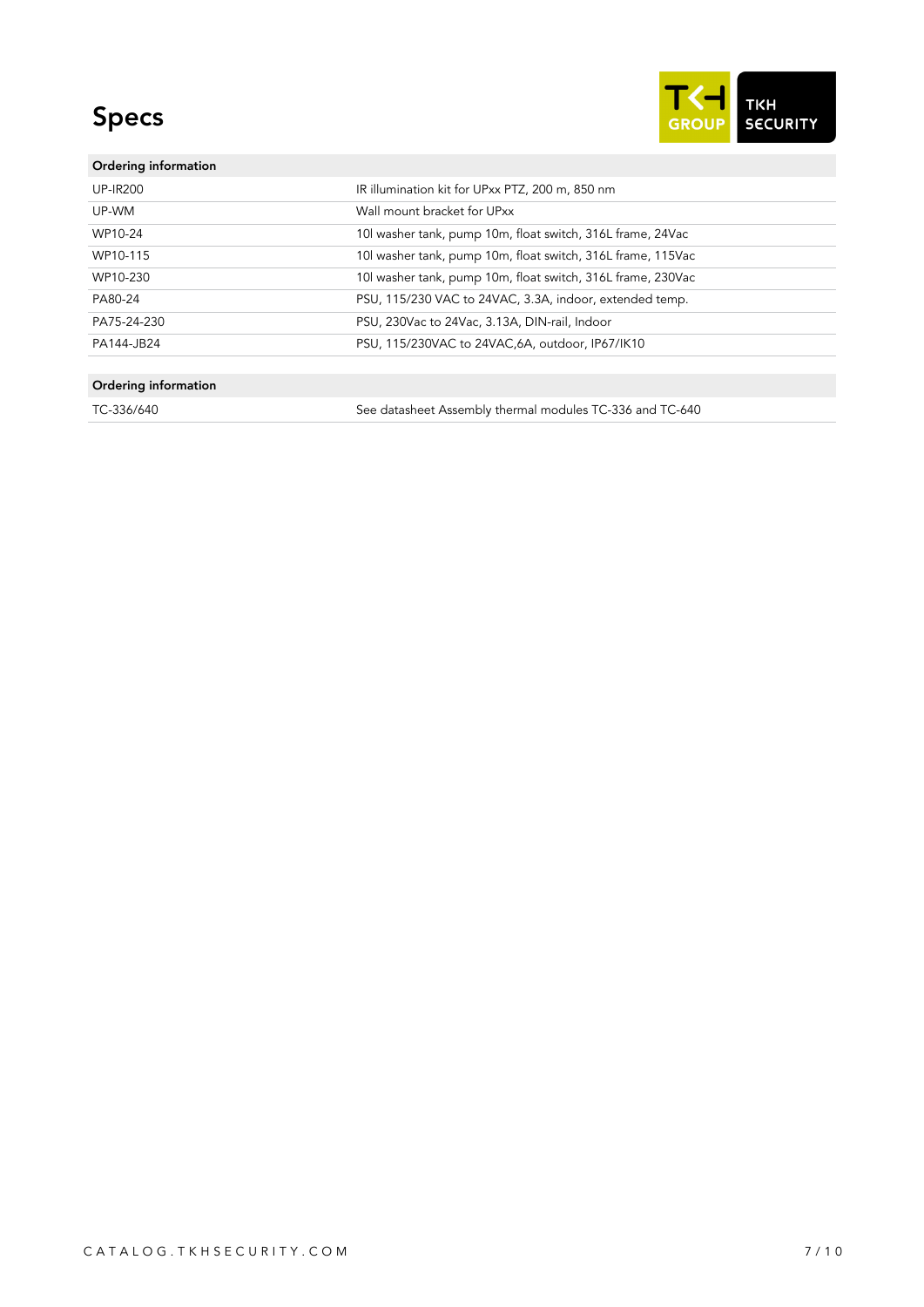

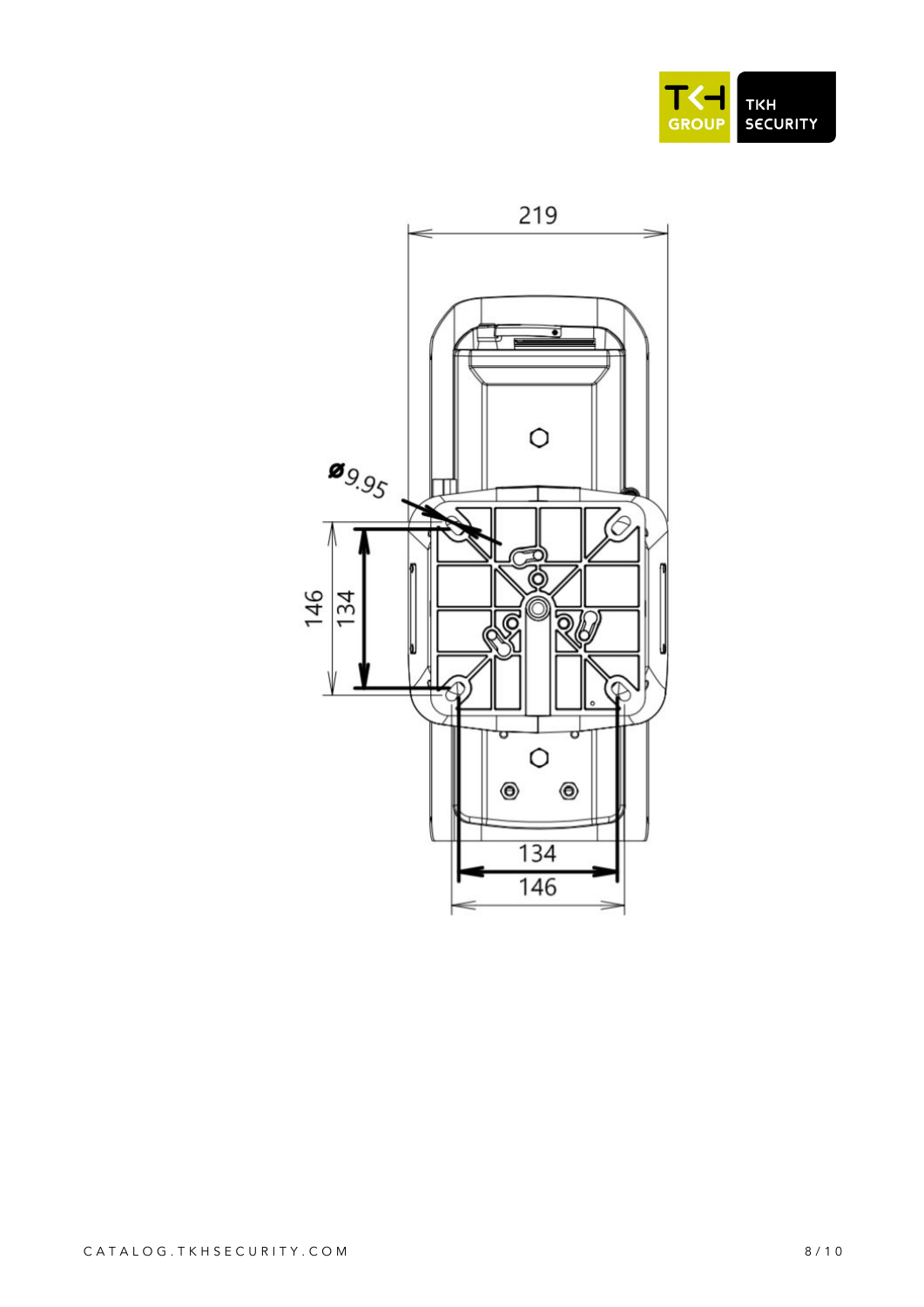

### DIMENSIONS IN MM